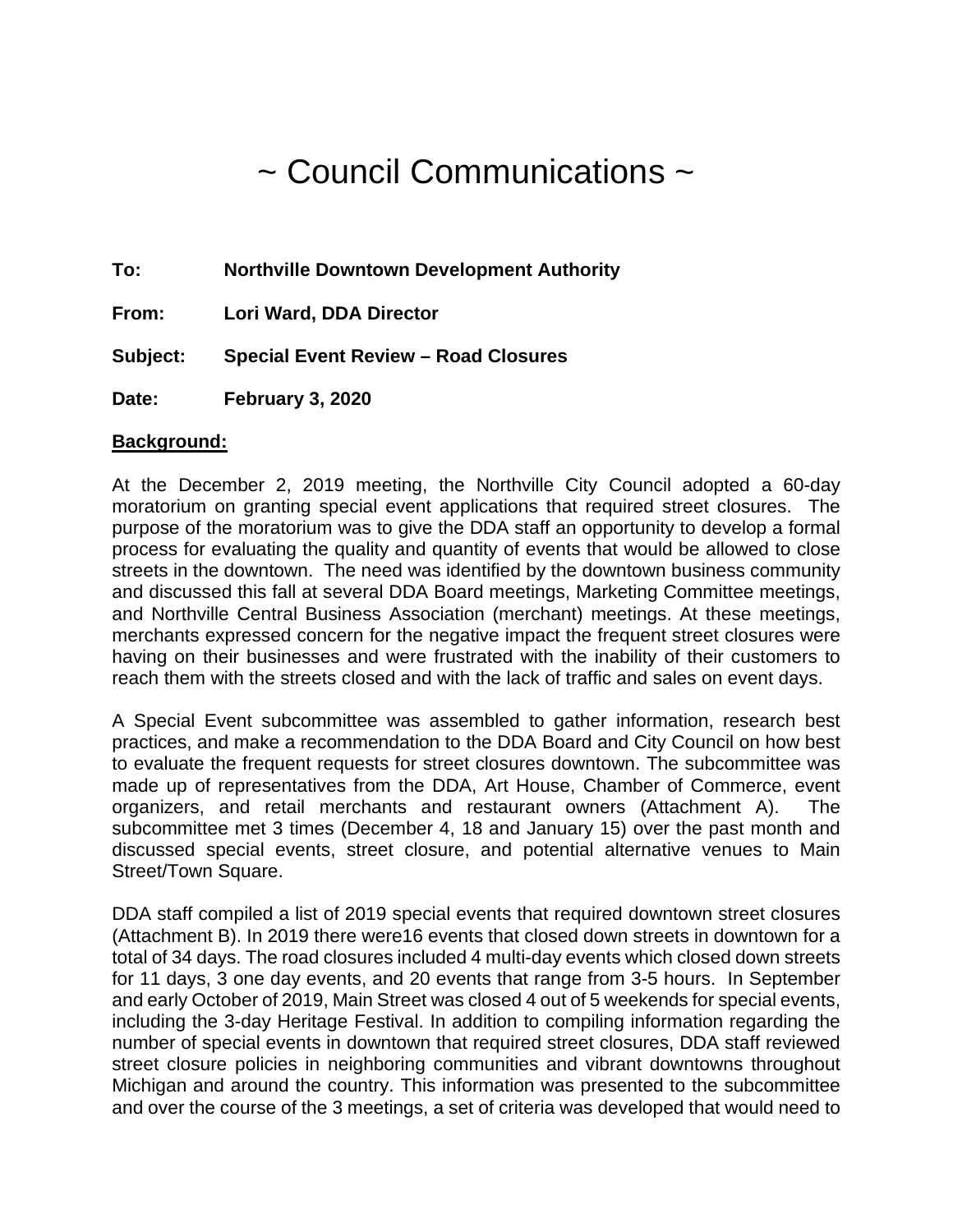be met in order for a street closure to be allowed as part of a special event application (Attachment B). These criteria include:

- All Downtown events requiring street closures must contribute to the economic enhancement, cultural enrichment, and/or promotion of Downtown Northville;
- The proposed location must be suitable for the event, with consideration given to crowd size, traffic flow, parking, electricity, health and safety, and impact on the site;
- Applications should be received at least 90 days in advance of the event date;
- If the event is an annual event, the applicant may include the following year's requested date. This is intended to ensure that community events have the ability to reserve the same date year to year;
- There is a rolling deadline for special event applications. Applications are reviewed on a first come, first served basis;
- Events with full day (6 hr +) street closures downtown are limited to either 2 full day (6 hr +) per month or 1 multi-day event per month;
- Events schedule in consecutive weeks will not be permitted;
- Events have to be accessible and open to the public.
- City Council has the right to add or waive criteria when reviewing special event application requiring street closures.

The criteria were presented to the DDA Board at their January 21, 2019 meeting and with minor modification, were approved unanimously. In addition to the criteria above, the DDA recommends that the communication regarding special event applications be improved or expanded by sending out an email providing a link to the special event application and notifying the downtown merchants when the special event application will be considered by City Council in order to provide them with the ability to comment. An evaluation of each event, through a survey or other form of communication, should be developed in order to provide information to City Administration and Council on the success and impact of the event when they are considering a renewal of the special event permit for future years.

In order to distribute some of the special events to alternate venues in town and reduce the need for street closures, the DDA recommends that the City revisit the Ford Field Rental Reservation Policy (Attachment C) that requires special event organizers in Ford Field to pay a non-refundable Mill Race Closure Fee of \$735/day in addition to the park rental fee. Ford Field is often preferred by vendors but the cost of rental is significantly more than other venues in town and therefore is not utilized to its full potential. Northville Historical Society representatives participated on the subcommittee and have expressed a willingness to revisit the 2017 policy.

#### **Budget Impact:**

The reduction of street closures should have a positive impact on downtown businesses. The special event subcommittee recommended that as part of the review of the City's special event application that a review of fees charged for special events be conducted.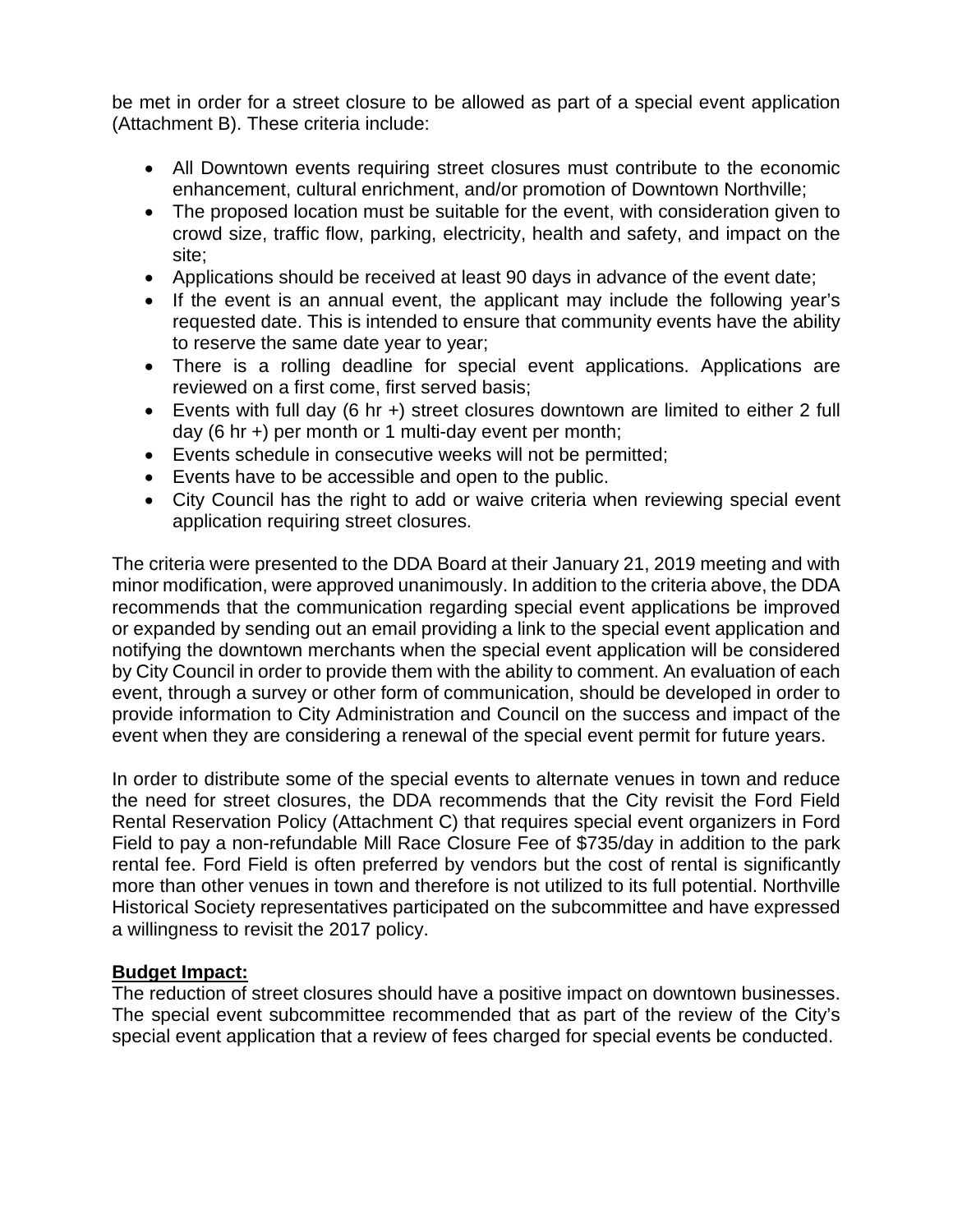#### **Recommendation:**

The DDA recommends that the Northville City Council adopt the criteria for evaluating street closures as part of the special event application and incorporate the criteria into the City's Special Event policy. Further, the DDA recommends that the City revisit the Ford Field Rental Reservation Policy to encourage additional use of Ford Field and/or Mill Race Village for special events.

#### **Recommended Motion:**

Move to adopt the criteria for evaluating street closures as part of the special event application and incorporate the criteria into the City's Special Event policy. Further, move that the City revisit the Ford Field Rental Reservation Policy to encourage additional use of Ford Field and/or Mill Race Village for special events.

\_\_

DEPARTMENT HEAD CITY MANAGER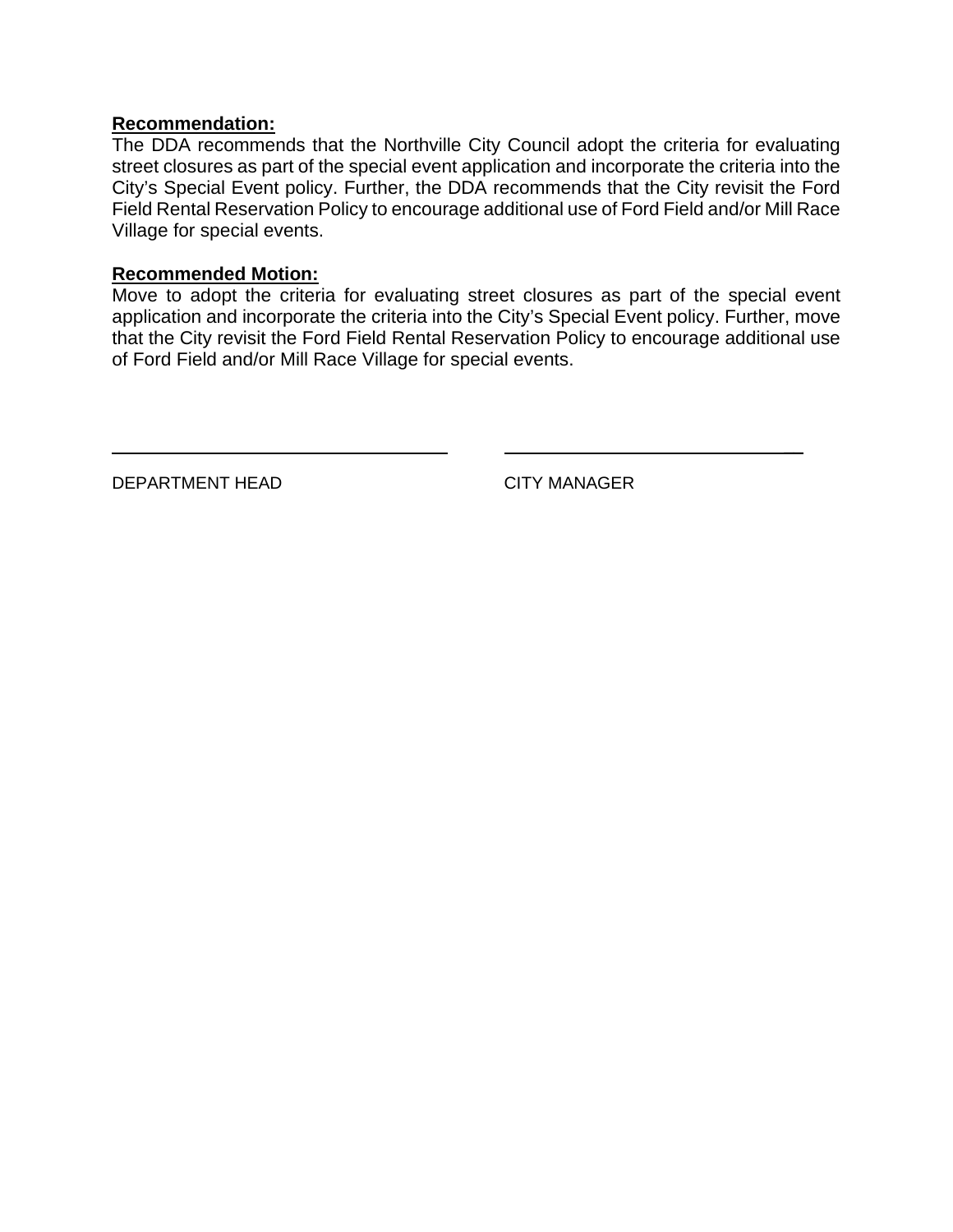## Special Event SubCommittee Members

Shawn Riley, DDA Board, Musical Performer, office tenant Margene Buckhave, DDA Board, retail business owner and building owner John Casey, DDA Board, restaurant owner and building owner Denise Jenkins, Chamber of Commerce Board member, Tipping Point Board of Directors, event organizer Sue Taylor, Art House, event organizer Erin Maten, Art House Director, event organizer Dan Ferrara, Development Director Tipping Point Theatre, retail owner Will Hundley, restaurant and retail business owner Chris VanDam, retail business owner Jennifer Luikart, Mill Race Village Leany Bailey, Northville Historical Society Kevin DeGrood, restaurant owner, event organizer Mark Gasche, Northville Parks and Recreation, event organizer Shannon Cocker, Northville Parks and Recreation, event organizer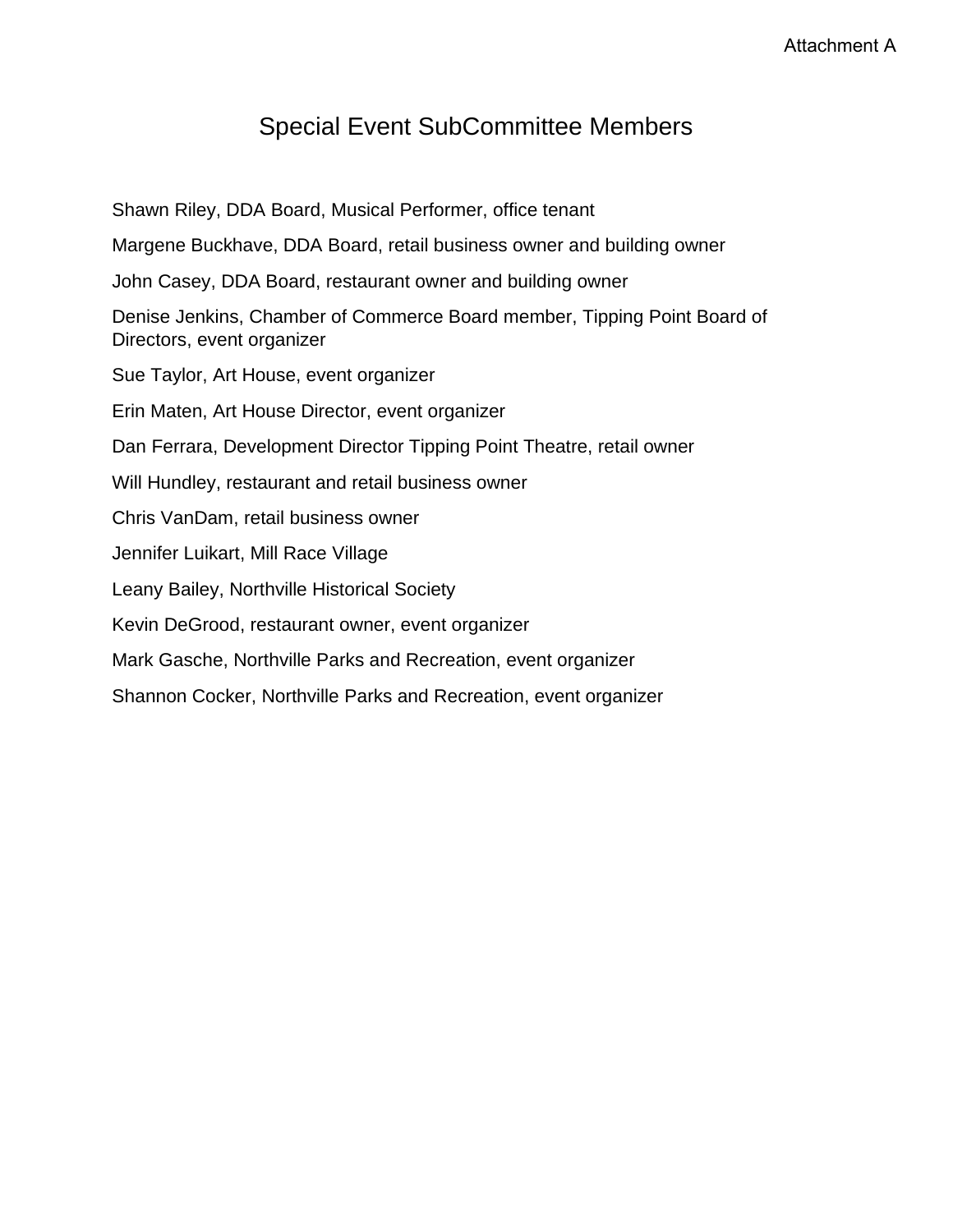

List of events that require road closure in Downtown Northville in 2019:

- Friday night concert (13)
- Flower Sale (2)
- Orin's Block Party (already closed for Flower Sale)
- Memorial Day Parade (1)
- Party in the 'Ville (1)
- Arts and Acts (3)
- Independence Day Parade (1)
- Buy Michigan Now (3)
- OLV Victory Run (1)
- Streets of Treats (1)
- Spectrum Fest (1)
- Northville Wine & Food Festival (1)
- Heritage Festival (3)
- Skeletons are Alive! (1)
- Holiday Lighted Parade (1)
- Homecoming Parade (1)

Total : 34 days of road closures to accommodate special events Downtown.